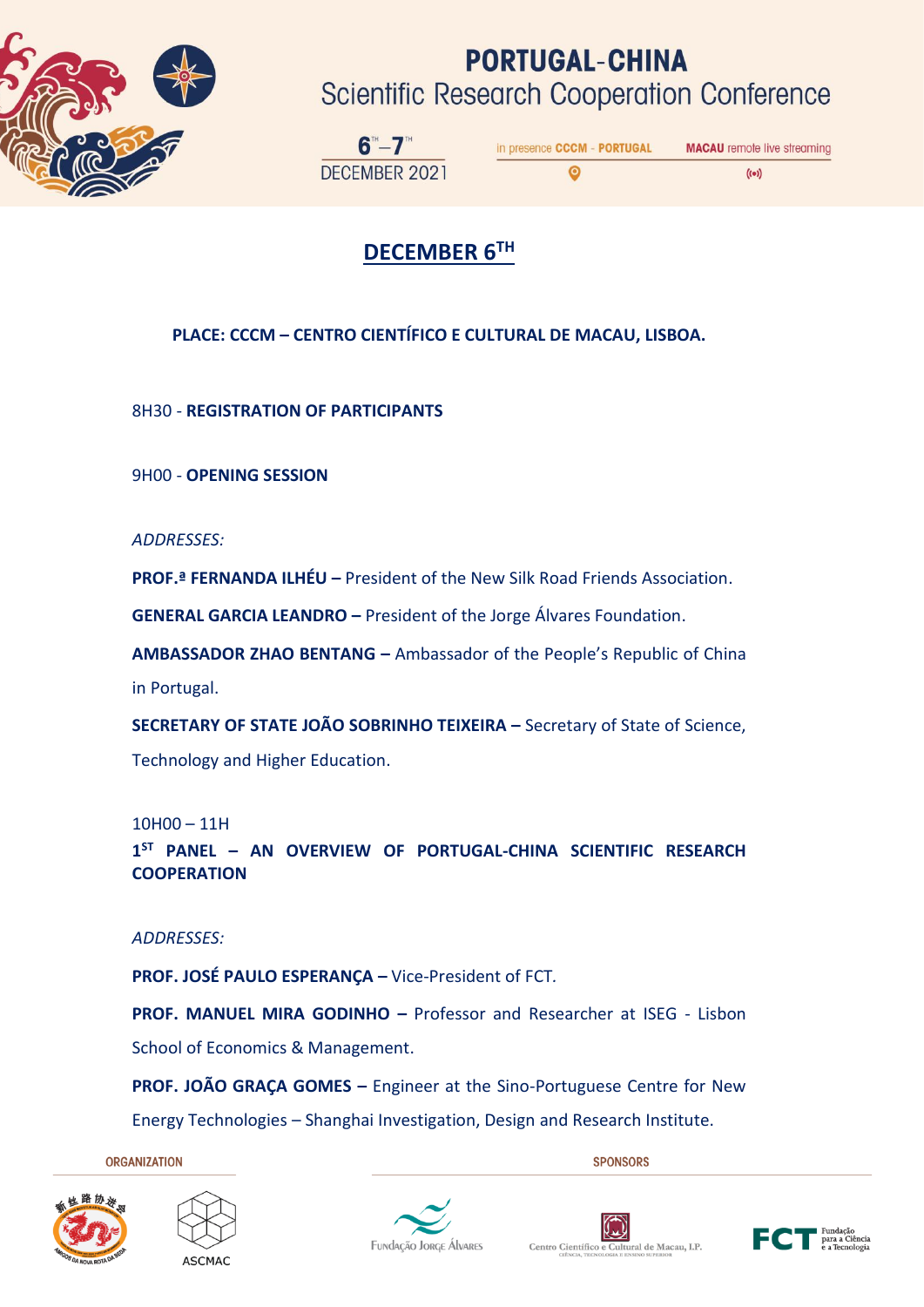

# **PORTUGAL-CHINA**

**Scientific Research Cooperation Conference** 

 $6 - 7$ DECEMBER 2021

in presence CCCM - PORTUGAL **MACAU** remote live streaming ◎  $((\bullet))$ 

#### 11H00 – 12H05 **2 ND PANEL – COOPERATION ON CHEMISTRY, NEW MATERIALS AND NANOTECHNOLOGY**

#### *ADDRESSES:*

**PROF. JOSÉ SÍLVIO FERNANDES –** Rector of the University of Madeira. (Recorded message)

**PROF. JOÃO RODRIGUES**- Director of the Madeira Chemistry Research Centre -

University of Madeira.

Two Recorded messages: **DR. YULIN LI –** Former Researcher at Madeira Chemistry Research Centre and **DRA. CARLA ALVES –** Research Fellow at Madeira Chemistry Research Centre.

**PROF. XIANGYANG SHI –** Professor at Donghua University and at the University of Madeira.

**PROF. JI JIAN –** Director of the Institute of Biomedical Macromolecule and Researcher at the Belt and Road Joint Lab on Advanced Materials - University of Zhejiang.

#### 12H05 – 12H45

#### **3 RD PANEL – COOPERATION ON EDUCATIONAL SCIENCES**

#### *ADDRESSES:*

**PROF.ª SUSANA GONÇALVES –** Dean of the Centre for Innovation and Study of Pedagogy in Higher Education from the Coimbra Polytechnic Institute -"*International Cooperation in Higher Education*".

**PROFª. XIAOXIN CHEN –** Dean Assistant of the Saxo Fintech Business School, Sanya University - "*International Cooperation in Higher Education*".

**ORGANIZATION** 

**SPONSORS** 









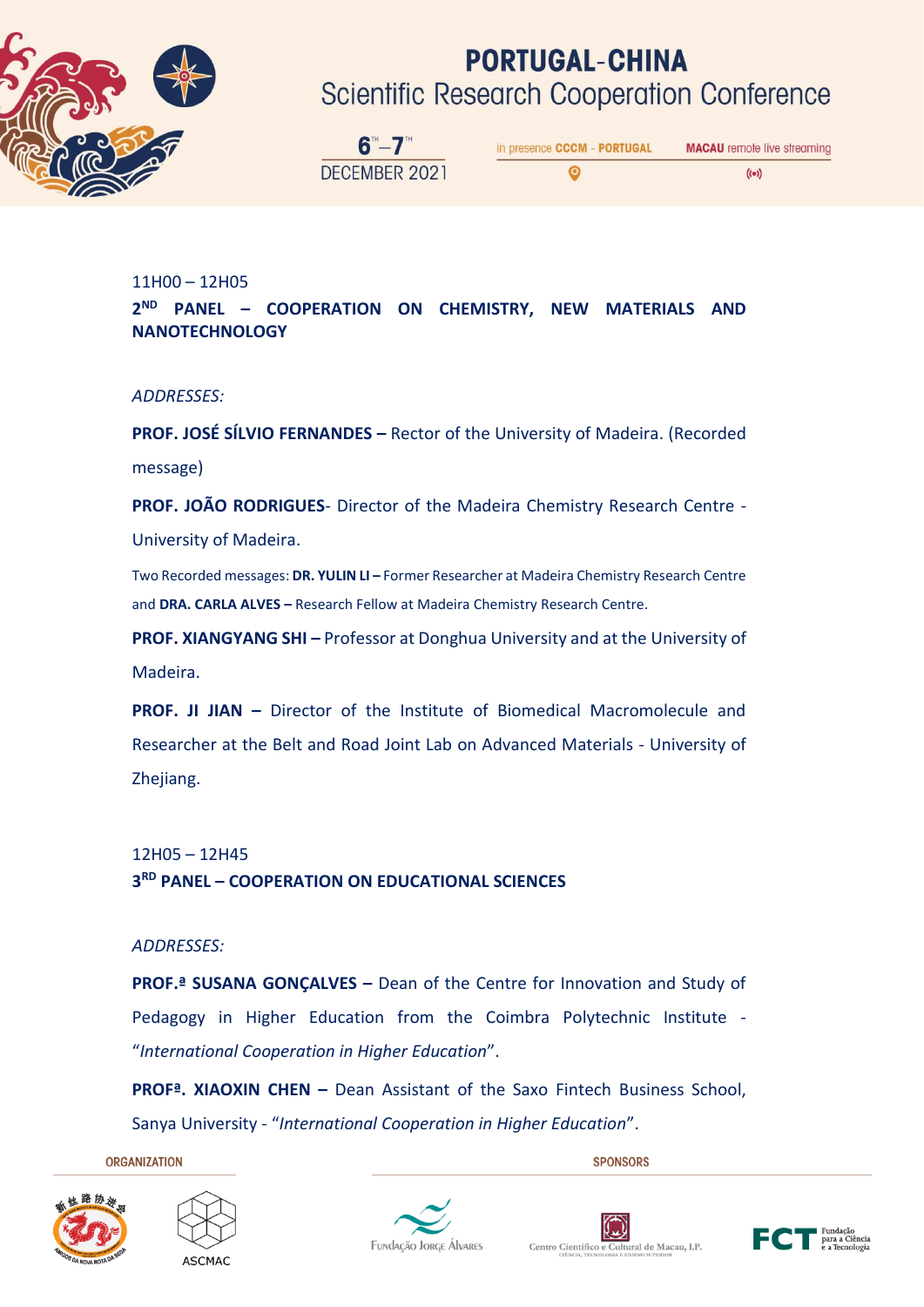

# **PORTUGAL-CHINA**

**Scientific Research Cooperation Conference** 

 $6 - 7$ DECEMBER 2021

in presence CCCM - PORTUGAL **MACAU** remote live streaming  $\bullet$ 

 $\left(\left(\bullet\right)\right)$ 

12H45 – 12H55 – **Q&A**

12H55 – 13H10 – **CLOSING SESSION**

*ADDRESSES:* 

**PROF.ª CARMEN AMADO MENDES –** President of the Macau Scientific and

Cultural Center.

**ORGANIZATION** 









**SPONSORS** 



Centro Científico e Cultural de Macau, I.P.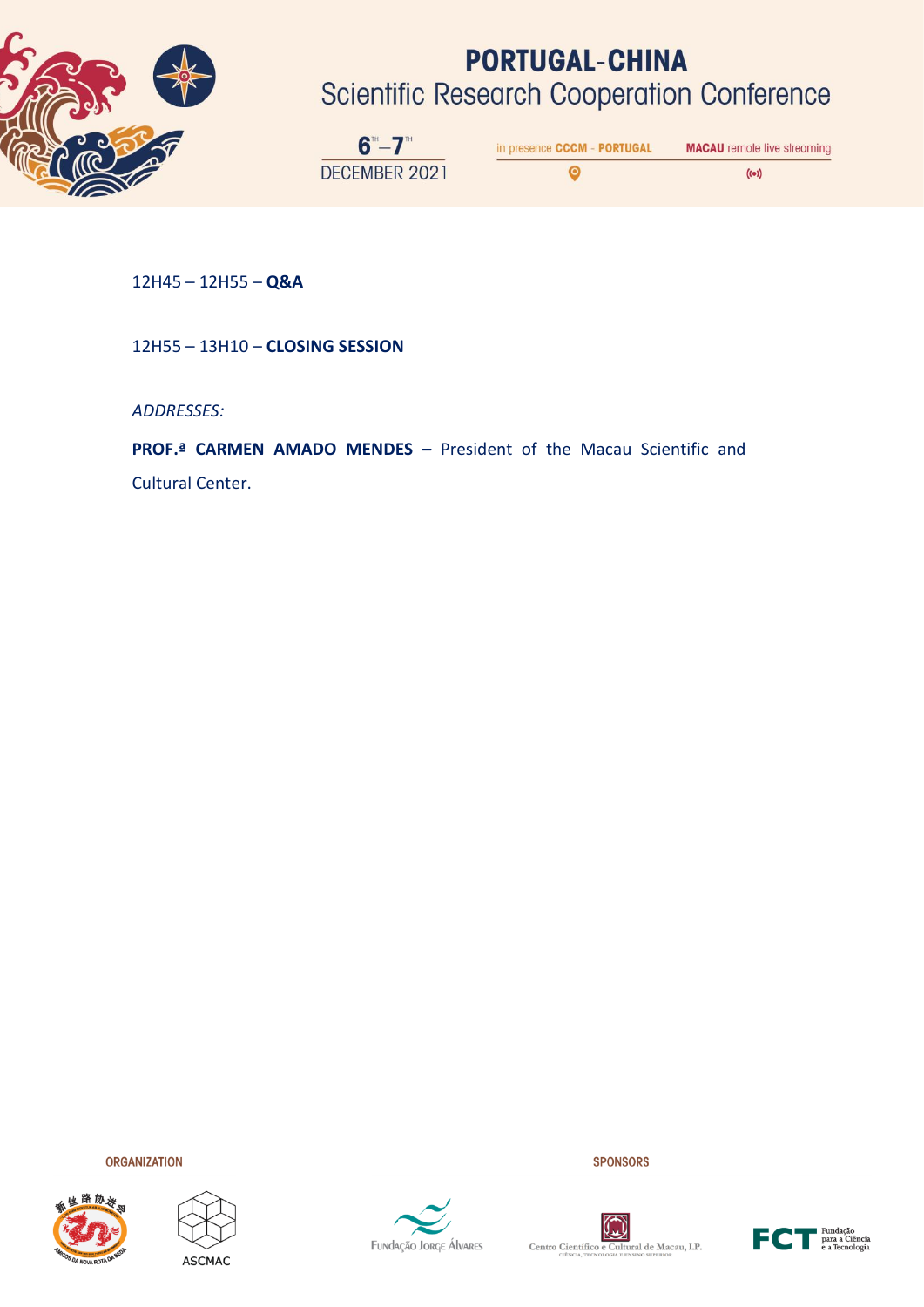

## **PORTUGAL-CHINA Scientific Research Cooperation Conference**

O

 $6 - 7$ DECEMBER 2021

in presence CCCM - PORTUGAL **MACAU** remote live streaming

 $((\bullet))$ 

### **DECEMBER 7TH**

9H00 – **WELCOMING SESSION**

*ADDRESSES:* 

**PROF. DAVID GONÇALVES** – Dean of the Institute of Science and Environment of the University of Saint Joseph - "*Macau as a Platform for Scientific Cooperation between China and Portuguese Speaking Countries*".

9H15 – 10H55 **1 ST PANEL – COOPERATION ON MARINE SCIENCES AND THE BLUE ECONOMY**

*ADDRESSES:*

**PROF. ADELINO CANÁRIO –** Director of the Centre of Marine Sciences of the University of the Algarve - "*Portugal-China Cooperation in the Marine Sciences*".

**PROF. ZHANG LIBIN 张**立斌 **–** Institute of Oceanology Chinese Academy of Sciences (IOCAS) - "*Collaboration on Marine Science and Technology between IOCAS and Portuguese Institutions*".

**PROF. ANDRÉ ANTUNES –** Macao University of Science and Technology - "*The Role of Macau in Collaborative Studies on Microbial Biodiversity and Bioprospection of Coastal Hypersaline Environments in Portugal and Cabo Verde*".

**PROF. AMADEU SOARES –** Centre for Environmental and Marine Sciences (CESAM) – *"Project ASARISAFE - Safety and sustainable management of valuable clam product in Portugal and China"*.

**PROF.ª WEIWEI JIANG –** Yellow Sea Fisheries Research Institute (YSFRI) – *"Safety and sustainable management of valuable clam product in Portugal and China"*.

**ORGANIZATION**